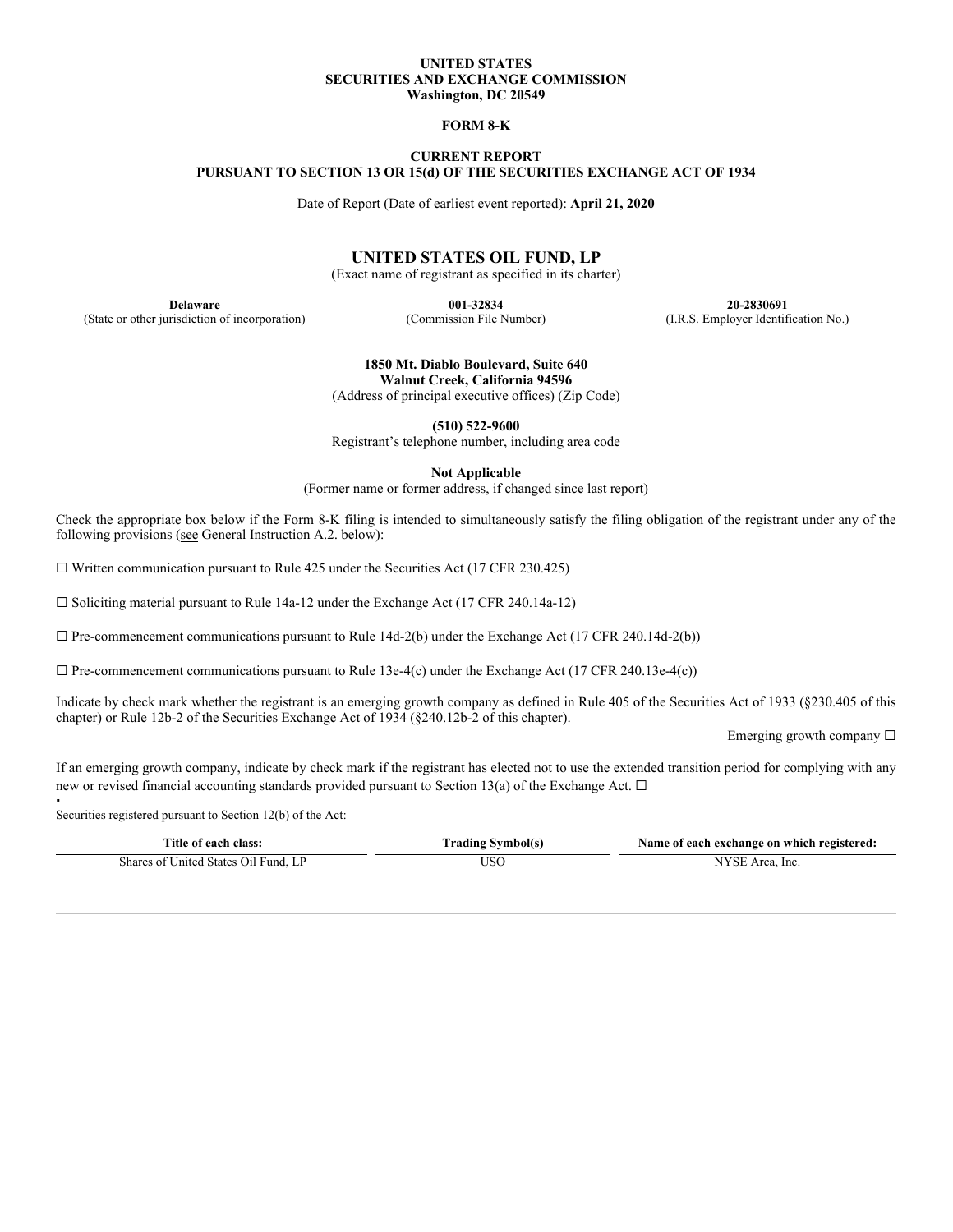### **Item 8.01. Other Events.**

United States Oil Fund, LP ("USO"), a Delaware limited partnership, announced previously in a Form 8-K filed on April 17, 2020 that commencing on April 17, 2020 and until further notice and market conditions and regulatory conditions permit otherwise, USO would invest approximately 80% of its portfolio in crude oil futures contracts on the NYMEX and ICE Futures in the front month contract and approximately 20% of its portfolio in crude oil futures contracts on the NYMEX and ICE Futures in the second month contract, except when the front month contract is within two weeks of expiration, in which case the futures contracts held by USO will be rolled into the second month contract and third month contract.

Commencing on April 21, 2020, because of extraordinary market conditions in the crude oil markets, including super contango, USO has invested in other permitted investments, as described below and in its prospectus. In particular, on April 21, 2020, USO invested in approximately 40% of its portfolio in crude oil futures contracts on the NYMEX and ICE Futures in the June contract, approximately 55% of its portfolio in crude oil futures contracts on the NYMEX and ICE Futures in the July contract and approximately 5% of its portfolio in crude oil futures contracts on the NYMEX and ICE Futures in the August contract, except when the front month contract is within two weeks of expiration, in which case the futures contracts held by USO will be rolled into the July contract, August contract and September contract. In addition, commencing on April 22, 2020, USO in response to ongoing extraordinary market conditions in the crude oil markets, including super contango, may invest in the above described crude oil futures contracts on the NYMEX and ICE Futures in any month available or in varying percentages or invest in any other of the permitted investments described below and in its prospectus, without further disclosure. USO intends to attempt to continue tracking USO's benchmark as closely as possible, however significant tracking deviations may occur above and beyond the differences described herein. USO's portfolio holdings as of the end of the prior business day are posted each day on the website: www.uscfinvestments.com/uso.

As stated in the prospectus for USO, USO seeks to achieve its investment objective by investing primarily in futures contracts for light, sweet crude oil, other types of crude oil, diesel-heating oil, gasoline, natural gas, and other petroleum-based fuels that are traded on the NYMEX, ICE Futures Europe and ICE Futures U.S. (together, "ICE Futures") or other U.S. and foreign exchanges (collectively, "Oil Futures Contracts") and to a lesser extent, in order to comply with regulatory requirements or in view of market conditions, other oil-related investments such as cash-settled options on Oil Futures Contracts, forward contracts for oil, cleared swap contracts and non-exchange traded ("over-the-counter" or "OTC") transactions that are based on the price of oil, other petroleum-based fuels, Oil Futures Contracts and indices based on the foregoing (collectively, "Other Oil Related Investments"). Market conditions that USCF currently anticipates could cause USO to invest in Other Oil-Related Investments include those allowing USO to obtain greater liquidity or to execute transactions with more favorable pricing. (For convenience and unless otherwise specified, Oil Futures Contracts and Other Oil-Related Investments collectively are referred to as "Oil Interests" in the prospectus.)

The foregoing may impact the performance of USO. In addition, as a result of these changes, USO may not be able to track the Benchmark Futures Contract or meet its investment objective, which is for the daily percentage changes in the NAV per share to reflect the daily percentage changes of the spot price of light, sweet crude oil, as measured by the daily percentage changes in the price of Benchmark Oil Futures Contract, plus interest earned on USO's collateral holdings, less USO's expenses.

#### **Forward-Looking Statements**

This communication contains forward-looking statements within the meaning of Section 27A of the Securities Act of 1933 and Section 21E of the Securities Exchange Act of 1934 that are subject to risks and uncertainties, including, without limitation, statements regarding USO's expectations. Statements containing words such as "may," "will," "expect," "anticipate," "believe," "intend," "plan," "project," "should," "estimate," "seek" or any negative or other variations on such expression constitute forward-looking statements. These forward-looking statements are based on information currently available to USO and are subject to a number of risks, uncertainties and other factors, both known and unknown, that could cause the actual results, performance, prospects or opportunities of USO to differ materially from those expressed in, or implied by, these forward-looking statements.